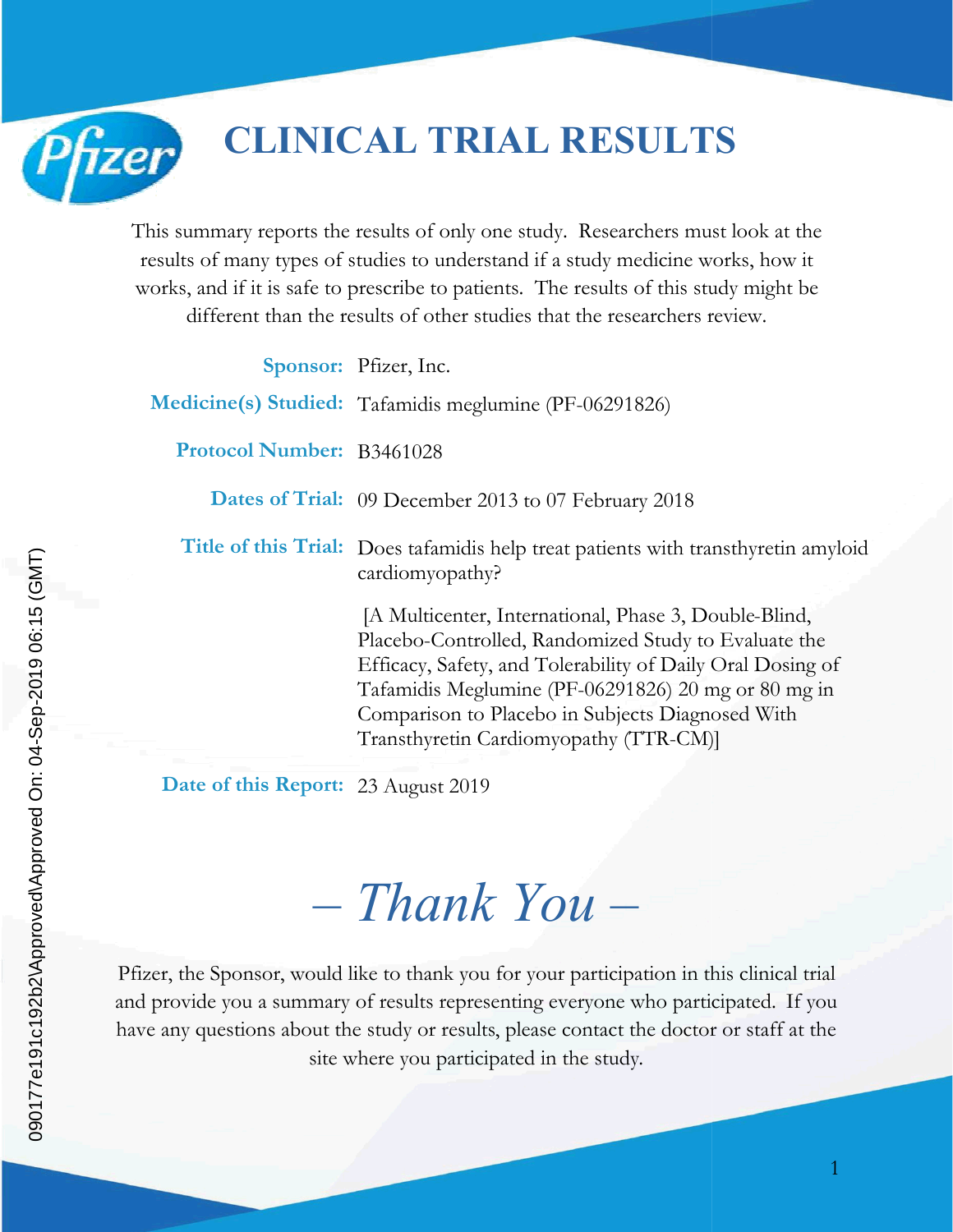#### **WHY WAS THIS STUDY DONE?**

People with transthyretin amyloid cardiomyopathy have higher than normal levels of a particular protein in their heart. This increases the risk of having heart problems, like heart failure.

Tafamidis is a study drug that is being tested for the treatment of transthyretin amyloid cardiomyopathy. Tafamidis is currently approved to treat transthyretin amyloid cardiomyopathy in Japan and the United States. Tafamidis is not approved to treat transthyretin amyloid cardiomyopathy in other countries because it is still being tested.

This study had 2 purposes:

- To understand the safety of tafamidis: to see what medical problems patients had during the study
- To look at controlling transthyretin amyloid cardiomyopathy: to see if patients taking tafamidis were less likely to have a stay in hospital and less likely to die earlier because of transthyretin amyloid cardiomyopathy

#### **WHAT HAPPENED DURING THE STUDY?**

This study compared patients who received tafamidis with patients who received placebo, to understand if tafamidis helped patients with transthyretin amyloid cardiomyopathy. A placebo does not have any medicine in it, but looks just like the medicine being studied.

This was a randomized trial, meaning patients were put randomly (by chance) into 1 of 3 groups:

- Group 1: received a study drug called tafamidis at a dose of 20 milligrams (mg)
- Group 2: received a study drug called tafamidis at a dose of 80 mg
- Group 3: received a placebo that didn't contain any drug

Putting patients into groups randomly makes comparing the groups more fair.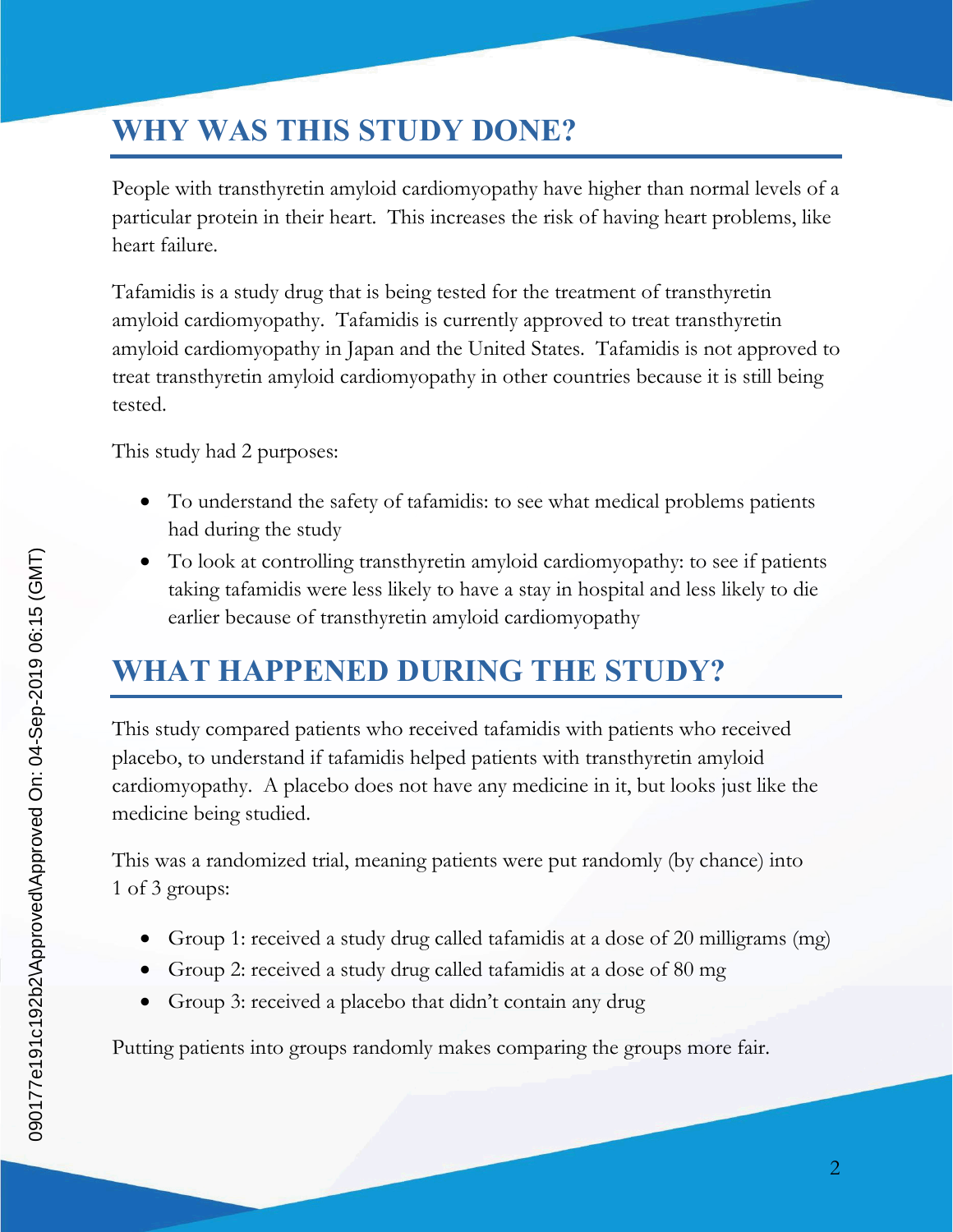

The study included patients who had a history of heart failure due to transthyretin amyloid cardiomyopathy. The patients and researchers did not know who took tafamidis and who took the placebo. This is known as a "blinded" study. This means that neither the patients nor doctors knew which drug the patients actually got.

The study began 09 December 2013 and ended 07 February 2018. While patients were in the study for 2.5 years (30 months), the entire study took about 4.5 years to complete. At the end of this study, all patients were offered the possibility to continue tafamidis treatment in a separate study to help researchers collect more data on the safety of tafamidis.

The Sponsor ran this study at 48 locations in 13 countries around the world. 398 men and 43 women participated. All patients were between the ages of 46 and 89.

# **#########**

398 out of 441 (90%) patients were men 43 out of 441 (10%) patients were women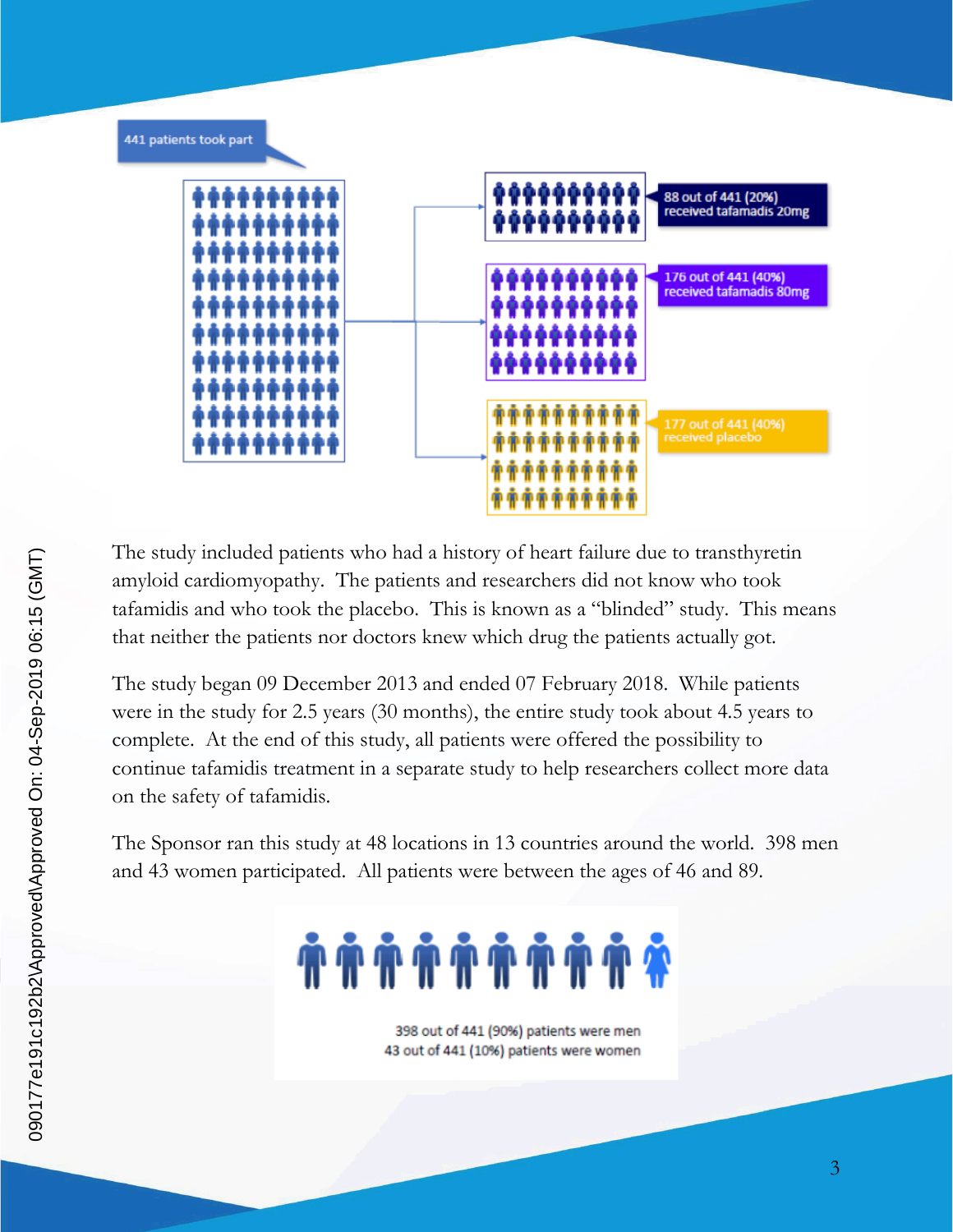Patients were to be treated for 30 months (2.5 years). Of the 441 patients who started the study, 258 finished the study. 183 patients did not finish the study by their choice or a doctor decided it was best for a patient to stop the study, or because they died from causes not related to taking the study drug.



When the study ended in February 2018, the Sponsor began reviewing the information collected. The Sponsor then created a report of the results. This is a summary of that report.

#### **WHAT WERE THE RESULTS OF THE STUDY?**

#### **Was tafamidis more effective than placebo for treating patients with transthyretin amyloid cardiomyopathy?**

To answer this question, the researchers looked at 2 separate measures:

- How many patients were alive at the end of study?
- During the study, how many times was each patient hospitalized for heart problems?

The researchers used a method to determine whether tafamidis treatment was more effective than placebo. This method evaluated mortality (how many patients were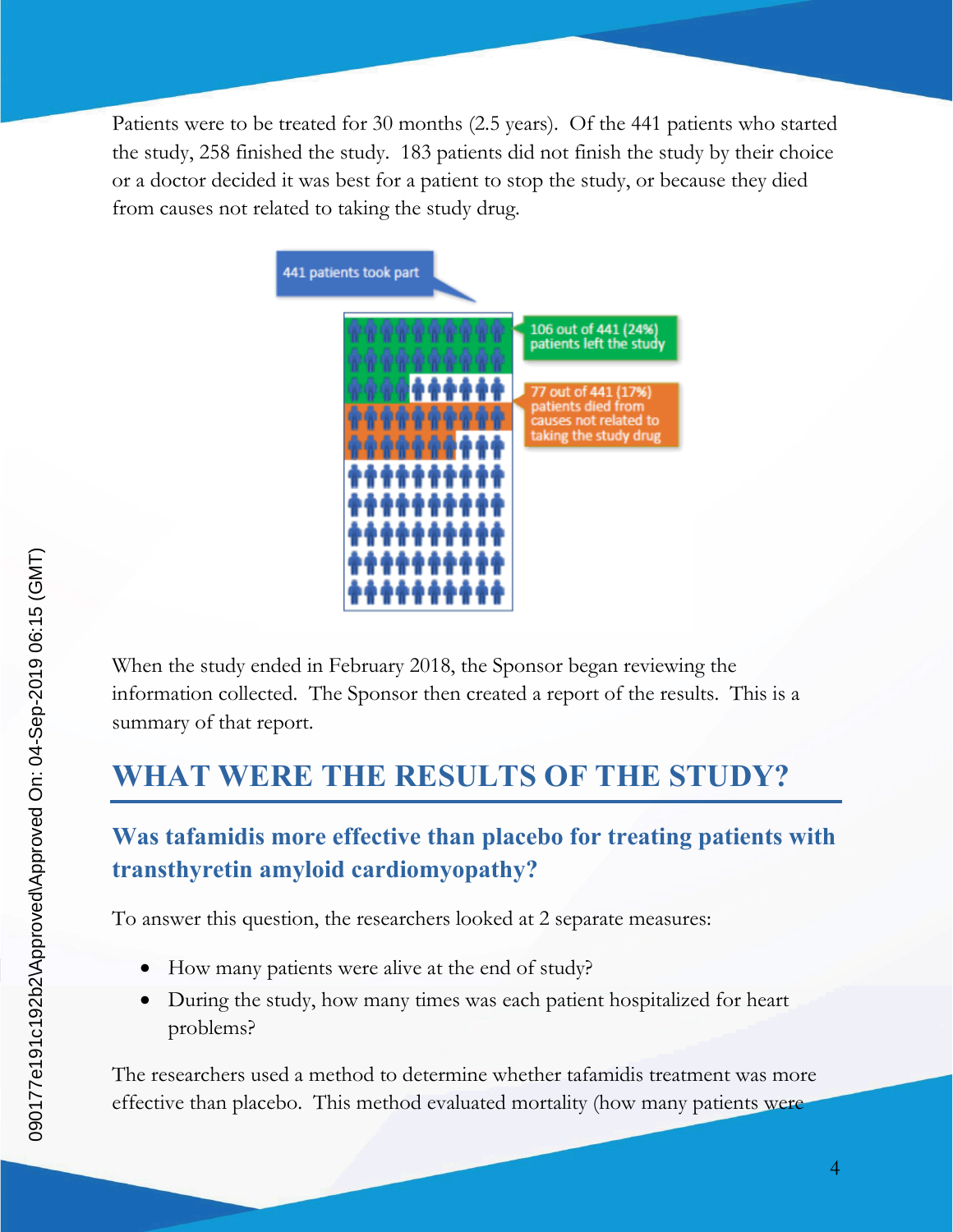alive at the end of the study) and heart-related hospitalizations, giving higher priority to mortality.

In the chart below you can see how many patients were alive at the end of the study. The higher the bar rises above the thick black line, the more patients survived.

- $\bullet$  186 out of 264 patients (70%) taking tafamidis were alive at the end of the study. This is shown by the blue column (bar) on the left.
- 101 out of 177 patients (57%) taking placebo were alive at the end of the study. This is shown by the white column (bar) on the right.

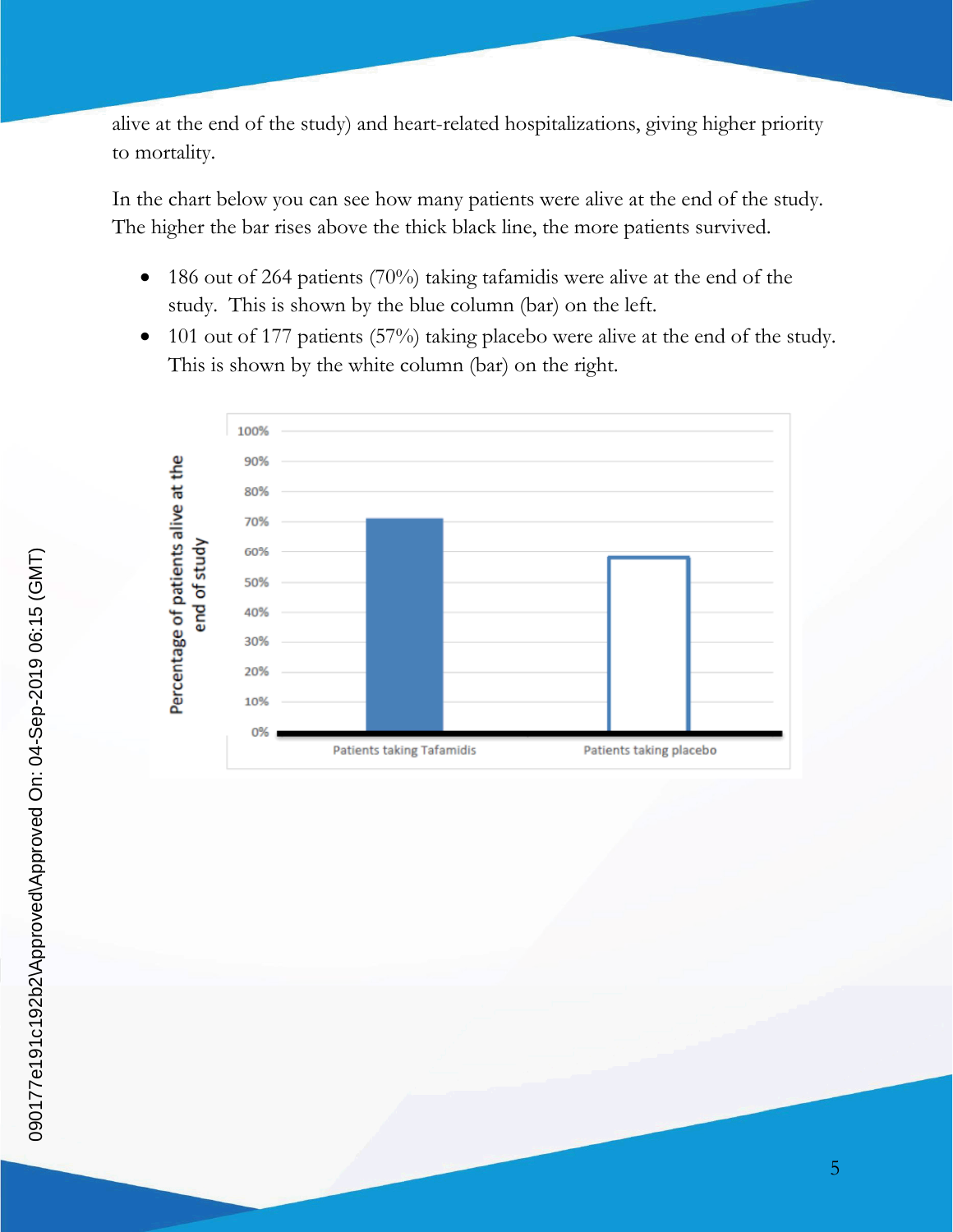In the chart below you can see how many times patients were hospitalized for heart problems during the study. The higher the bar rises above the thick black line, the greater the number of hospital stays.

- On average, patients taking tafamidis were hospitalized for heart problems 0.48 times per year. This is shown by the blue column (bar) on the left.
- On average, patients taking placebo were hospitalized for heart problems 0.7 times per year. This is shown by the white column (bar) on the right.



The results of these 2 measures show that in this study, tafamidis was more effective than placebo for treating patients with transthyretin amyloid cardiomyopathy. The researchers have concluded that these results are not likely the result of chance, meaning that they were likely the result of the study drug.

This does not mean that everyone in this study had these results. Other studies may produce different results, as well. These are just some of the main findings of the study, and more information may be available at the websites listed at the end of this summary.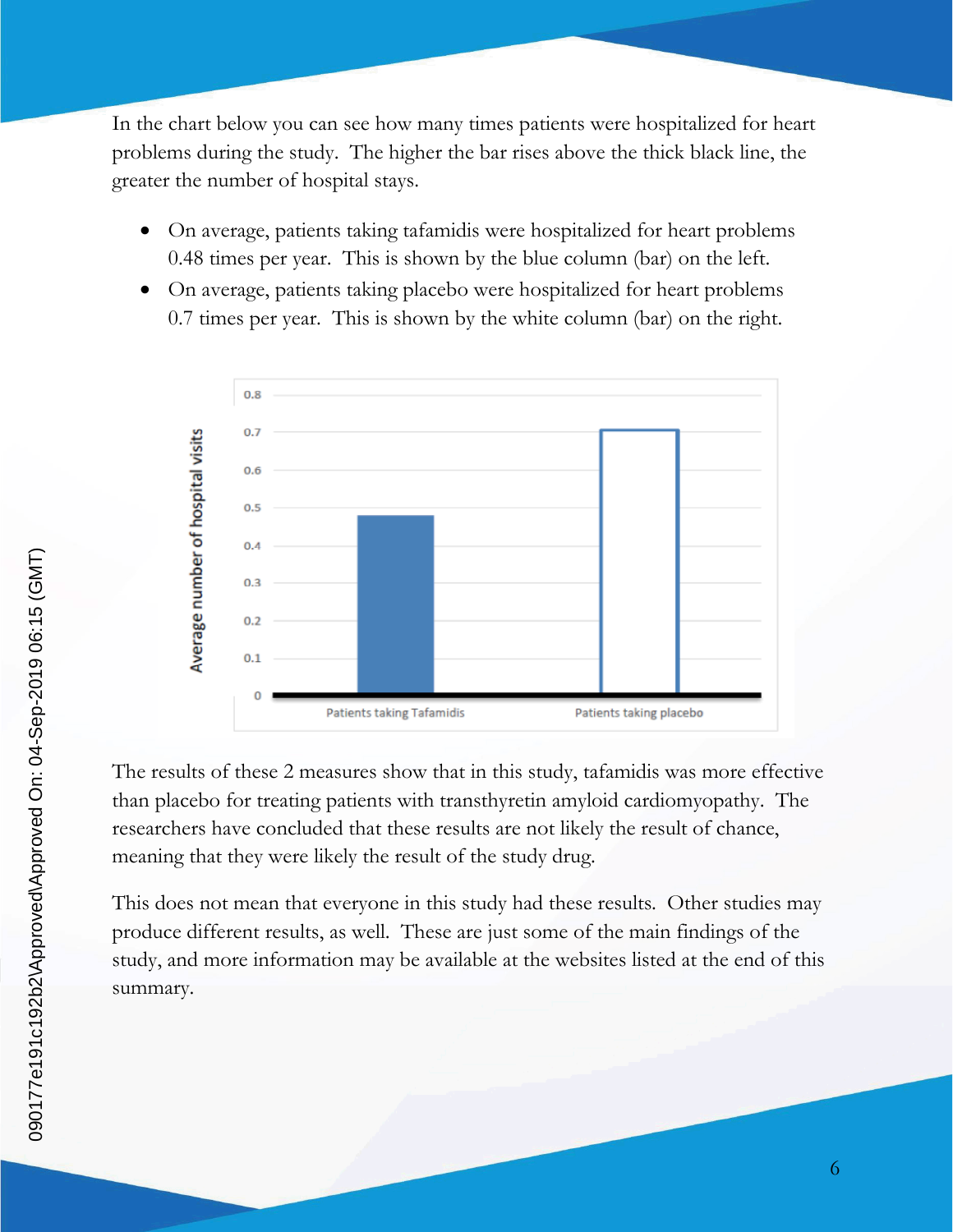### **WHAT MEDICAL PROBLEMS DID PATIENTS HAVE DURING THE STUDY?**

The researchers recorded any medical problems the participants had during the study. Participants could have had medical problems for reasons not related to the study (for example, caused by an underlying disease or by chance). Or, medical problems could have been caused by a study treatment, or by another medicine the participant was taking. Sometimes the cause of a medical problem is unknown. By comparing medical problems across many treatment groups in many studies, doctors try to understand what the side effects of an experimental drug might be.

412 out of 441 patients (93%) in this study had at least 1 medical problem. In this study, the percentage of patients with medical problems was similar in each group:

- Tafamidis 20 mg: 99% (87 out of 88 patients)
- Tafamidis 80 mg: 98% (173 out of 176 patients)
- Placebo: 99% (175 out of 177 patients)

Some of the medical problems were determined to be related to the study drug. In this study, more patients in the placebo group had medical problems that were determined to be related to the study drug, compared to patients in the tafamidis groups.

- Tafamidis 20 mg: 39% (34 out of 88 patients)
- Tafamidis 80 mg: 45% (79 out of 176 patients)
- Placebo: 51% (90 out of 177 patients)

The most common medical problems are listed on the following page.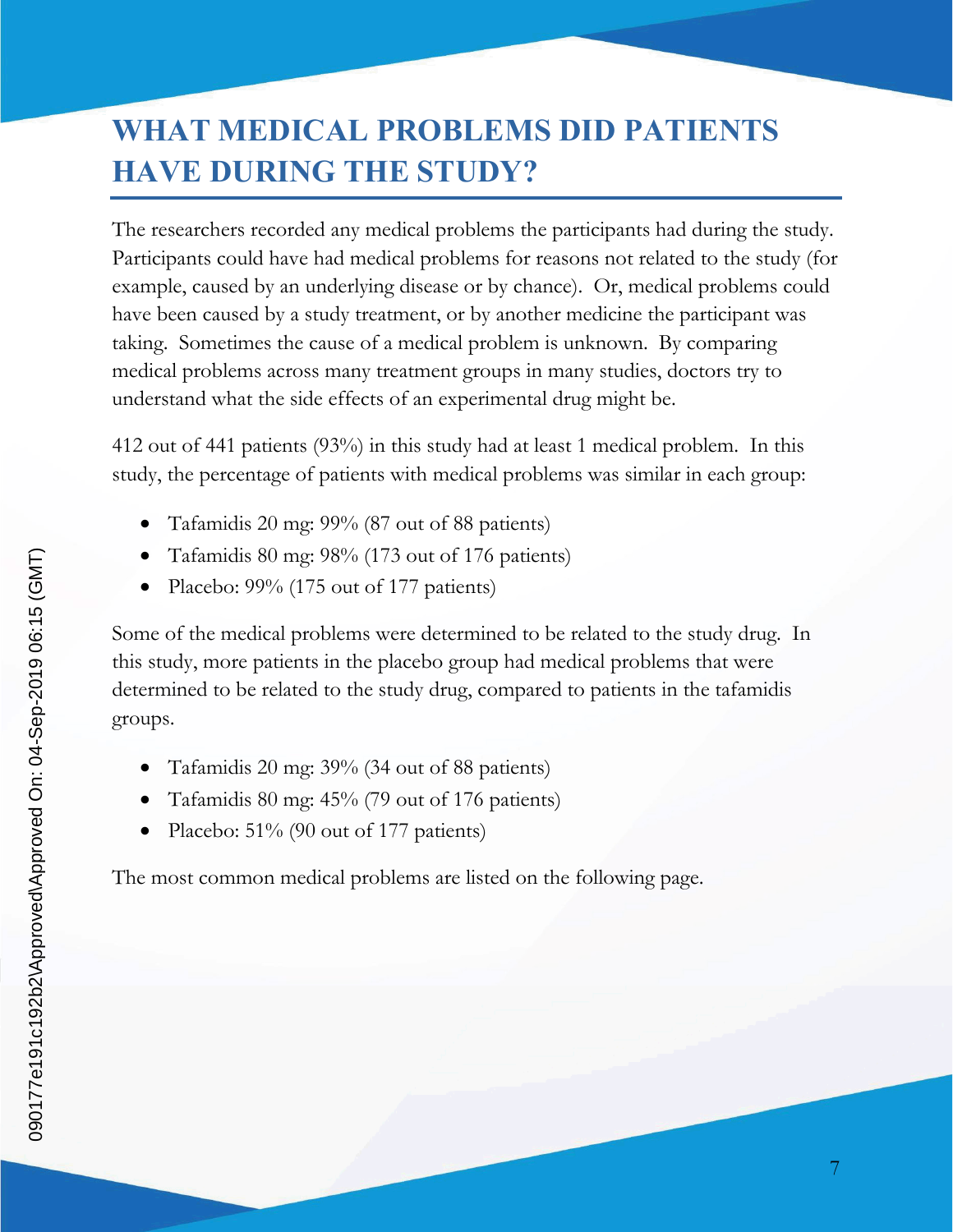| <b>Most Common Medical Problems</b>             |                                  |                                                               |                                      |  |
|-------------------------------------------------|----------------------------------|---------------------------------------------------------------|--------------------------------------|--|
| (Reported by More Than 15% of Patients)         |                                  |                                                               |                                      |  |
| Medical<br>Problem                              | <b>(88 Patients)</b><br>treated) | Tafamidis 20 mg Tafamidis 80 mg<br>(176 Patients)<br>treated) | Placebo<br>(177 Patients<br>treated) |  |
| Fall                                            | 24 (27%)                         | 38 $(22%)$                                                    | 40 $(23%)$                           |  |
| <b>Shortness of</b><br>breath                   | 21(24%)                          | 27(15%)                                                       | 51 $(29%)$                           |  |
| <b>Heart failure</b>                            | 18 $(20\%)$                      | $20(11\%)$                                                    | 33 $(19%)$                           |  |
| Swelling in legs<br>and ankles                  | 17 $(19%)$                       | 29(16%)                                                       | 31 $(18%)$                           |  |
| <b>Tiredness</b>                                | 16(18%)                          | 29(16%)                                                       | 33 $(19%)$                           |  |
| <b>Dizziness</b>                                | 16 $(18%)$                       | 25(14%)                                                       | 32 $(18%)$                           |  |
| Cough                                           | 16 $(18%)$                       | $20(11\%)$                                                    | 30 $(17%)$                           |  |
| Constipation                                    | 14 $(16\%)$                      | 25(14%)                                                       | 30 $(17%)$                           |  |
| Irregular<br>heartbeat (atrial<br>fibrillation) | 13 $(15%)$                       | 28(16%)                                                       | 31 $(18%)$                           |  |
| Extra fluid in<br>the blood                     | $11(13\%)$                       | 18 $(10\%)$                                                   | 27(15%)                              |  |
| Diarrhea                                        | $10(11\%)$                       | 22(13%)                                                       | 39 $(22%)$                           |  |
| Acid buildup in<br>joints                       | $10(11\%)$                       | 17 $(10\%)$                                                   | $29(16\%)$                           |  |
| Nausea                                          | $9(10\%)$                        | $20(11\%)$                                                    | 36 (20%)                             |  |
| Pain in the<br>arms or legs                     | 6(7%)                            | 27(15%)                                                       | $20(11\%)$                           |  |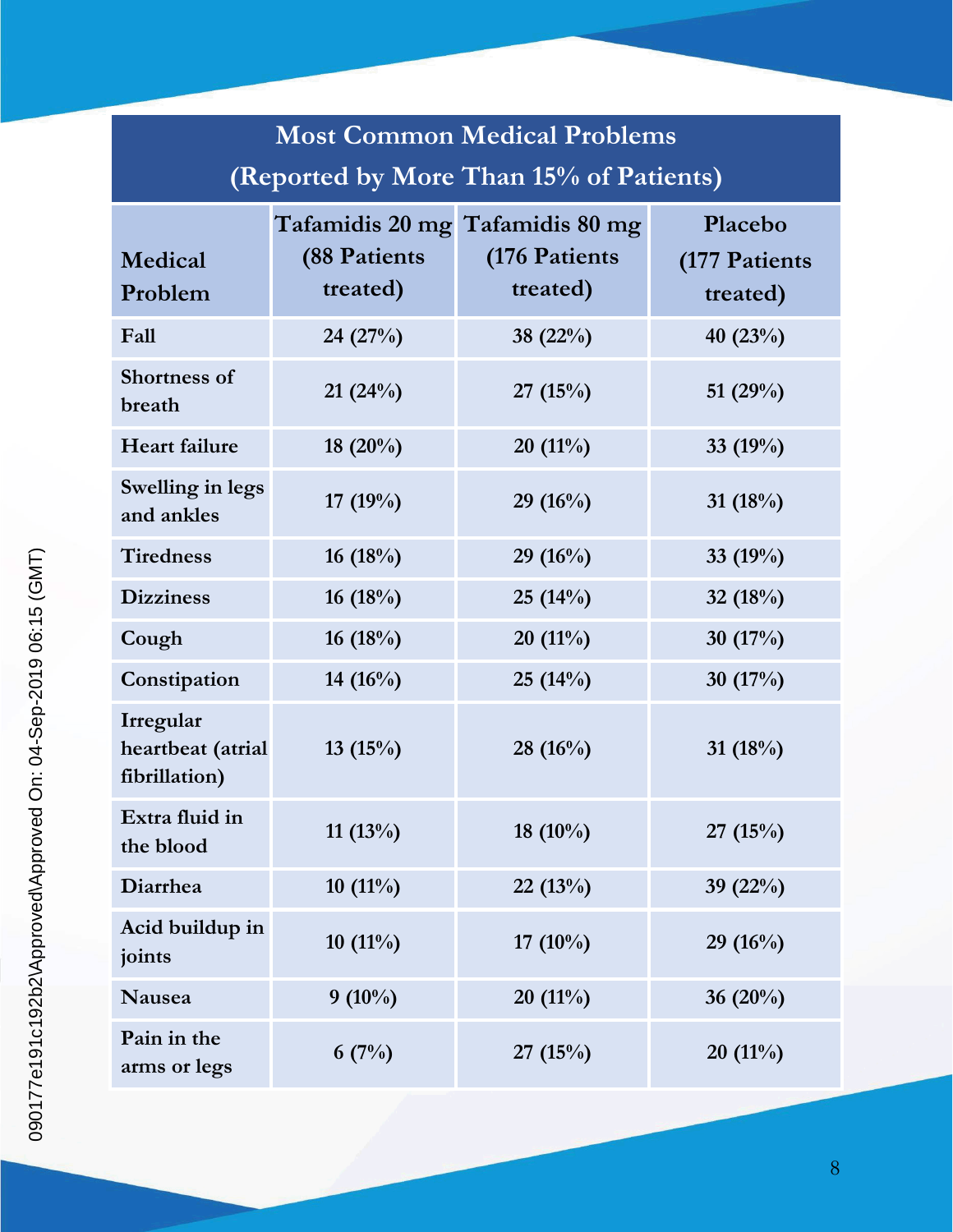### **WERE THERE ANY SERIOUS MEDICAL PROBLEMS?**

A medical problem is considered "serious" when it is life-threatening, needs hospital care, or causes lasting problems. 339 out of 441 patients (77%) had serious medical problems. A total of 12 patients (3%) had serious medical problems that were determined to be related to study treatment, including 3 patients in the tafamidis 20 mg group, 3 patients in the tafamidis 80 mg group, and 6 patients in the placebo group.

Additionally, information about whether a patient was alive or not was collected at 30 months after the study began. A total of 144 patients died during this time period, including 77 deaths during the study and 67 deaths during the follow-up period. None of these deaths were determined to be related to study treatment.

#### **WHERE CAN I LEARN MORE ABOUT THIS STUDY?**

If you have questions about the results of your study, please speak with the doctor or staff at your study site.

For more details on this study protocol, please visit:

| www.clinicaltrials.gov                                                   | Use the study identifier NCT01994889    |
|--------------------------------------------------------------------------|-----------------------------------------|
| www.clinicaltrialsregister.eu                                            | Use the study identifier 2012-002465-35 |
| www.pfizer.com/research/research Use the protocol number <b>B3461028</b> |                                         |
| clinical trials/trial results                                            |                                         |

Please remember that researchers look at the results of many studies to find out which medicines can work and are safe for patients. Findings from this trial will be used to seek approval for using tafamidis for patients with transthyretin amyloid cardiomyopathy.